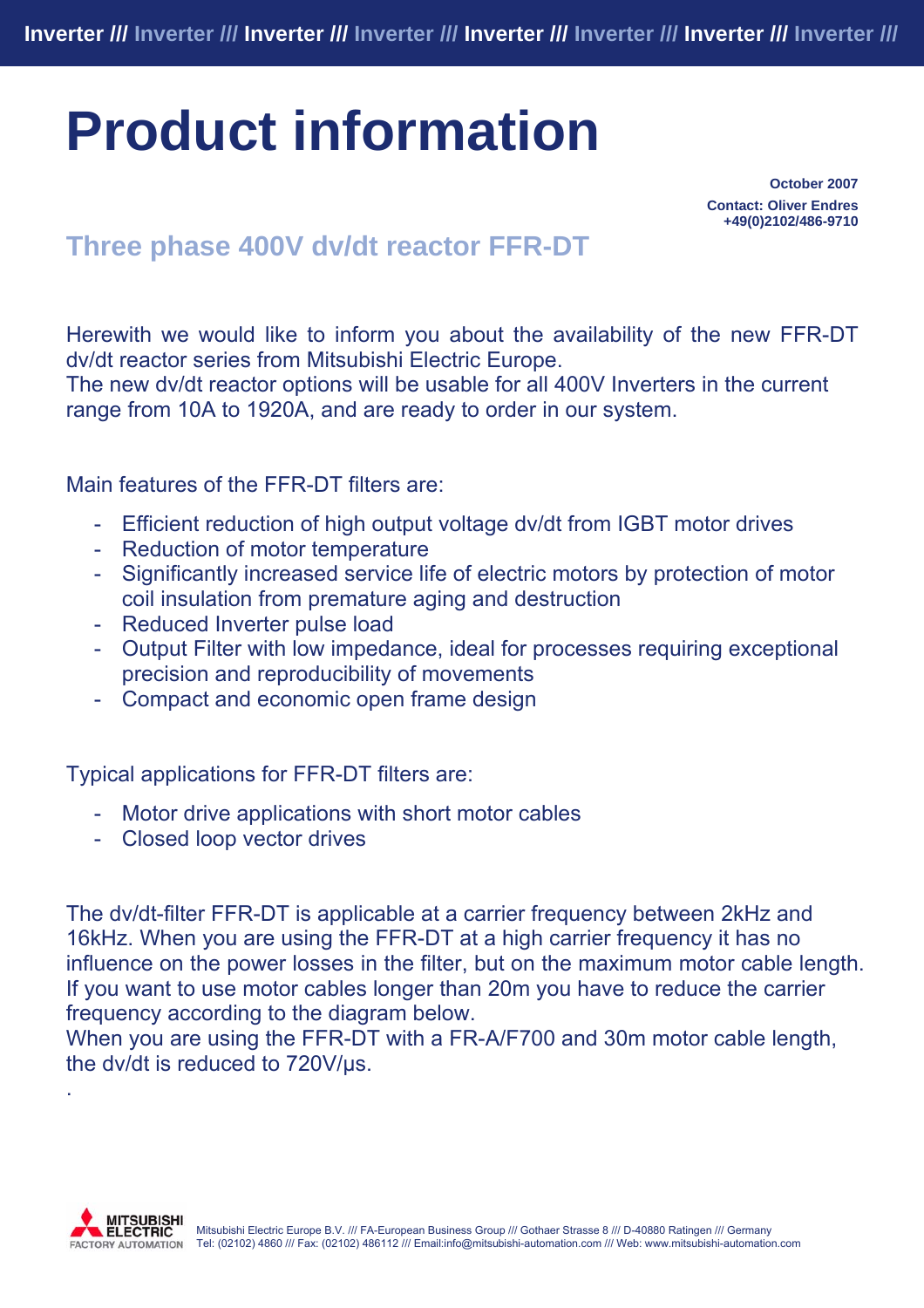For your information please find below the technical specifications, including the SAP article numbers:

|                         | Article No. | Rated<br>current<br>[A] | <b>Typical</b><br>power loss<br>[W] | Total<br>weight<br>[kg] | Dimensions [mm] |     |     |
|-------------------------|-------------|-------------------------|-------------------------------------|-------------------------|-----------------|-----|-----|
| <b>Type</b>             |             |                         |                                     |                         | W               | H   | D   |
| FFR-DT-10A-SS1          | 209755      | 10                      | 25                                  | 1,2                     | 125             | 120 | 65  |
| FFR-DT-25A-SS1          | 209756      | 25                      | 45                                  | 2,5                     | 125             | 140 | 80  |
| FFR-DT-47A-SS1          | 209757      | 47                      | 60                                  | 6,1                     | 155             | 195 | 110 |
| <b>FFR-DT-93A-SS1</b>   | 209758      | 93                      | 75                                  | 7,4                     | 190             | 240 | 100 |
| <b>FFR-DT-124A-SS1</b>  | 209759      | 124                     | 110                                 | 8,2                     | 190             | 170 | 150 |
| <b>FFR-DT-182A-SS1</b>  | 209760      | 182                     | 140                                 | 16                      | 210             | 185 | 160 |
| <b>FFR-DT-330A-SS1</b>  | 209761      | 330                     | 240                                 | 32                      | 240             | 220 | 240 |
| <b>FFR-DT-500A-SS1</b>  | 209762      | 500                     | 340                                 | 35                      | 240             | 325 | 220 |
| <b>FFR-DT-610A-SS1</b>  | 209763      | 610                     | 380                                 | 37                      | 240             | 325 | 230 |
| <b>FFR-DT-683A-SS1</b>  | 209764      | 683                     | 410                                 | 38                      | 240             | 325 | 230 |
| <b>FFR-DT-790A-SS1</b>  | 209765      | 790                     | 590                                 | 43                      | 300             | 355 | 218 |
| <b>FFR-DT-1100A-SS1</b> | 209766      | 1100                    | 760                                 | 66                      | 360             | 380 | 250 |
| <b>FFR-DT-1500A-SS1</b> | 209767      | 1500                    | 1100                                | 97                      | 360             | 485 | 265 |
| <b>FFR-DT-1920A-SS1</b> | 209768      | 1920                    | 1200                                | 105                     | 360             | 595 | 260 |

| Maximum operating voltage:        | 3 x 500V/288VAC                                                                              |  |  |  |
|-----------------------------------|----------------------------------------------------------------------------------------------|--|--|--|
|                                   |                                                                                              |  |  |  |
| Motor frequency:                  | 60Hz max.                                                                                    |  |  |  |
| Switching frequency:              | 2 to 16kHz                                                                                   |  |  |  |
| Rated currents:                   | 4 to 1920A @ 40°C                                                                            |  |  |  |
| Motor cable length:               | 70m shielded, 100m unshielded<br>(depending on carrier frequency see table on right<br>side) |  |  |  |
| Impedance (uk):                   | 8% @ 400VAC, 50Hz and rated current                                                          |  |  |  |
| Typical dv/dt reduction:          | $\leq$ factor 5                                                                              |  |  |  |
| High potential test voltage:      | P -> E 3000VAC for 3 sec.                                                                    |  |  |  |
|                                   | $P \rightarrow P$ 3000VAC for 3 sec.                                                         |  |  |  |
| Protection category:              | IP <sub>00</sub>                                                                             |  |  |  |
| Overload capability:              | 200% for at switch on for 30 sec.<br>150% for 60 sec. once per hour                          |  |  |  |
| Temperature range:                | -25 $^{\circ}$ C to +100 $^{\circ}$ C                                                        |  |  |  |
| Insulation class:                 | T40/B (130 $°C$ ) ≤ 110A<br>T40/F $(155^{\circ}C)$ > 110A                                    |  |  |  |
| <b>Flammability corresponding</b> |                                                                                              |  |  |  |
| to:                               | UL 94V-2 or better                                                                           |  |  |  |
| Design corresponding to:          | EN 61558-2-20 (VDE 0570-2-20)                                                                |  |  |  |
| MTBF @ 40°C/400V:                 | > 200,000 hours                                                                              |  |  |  |